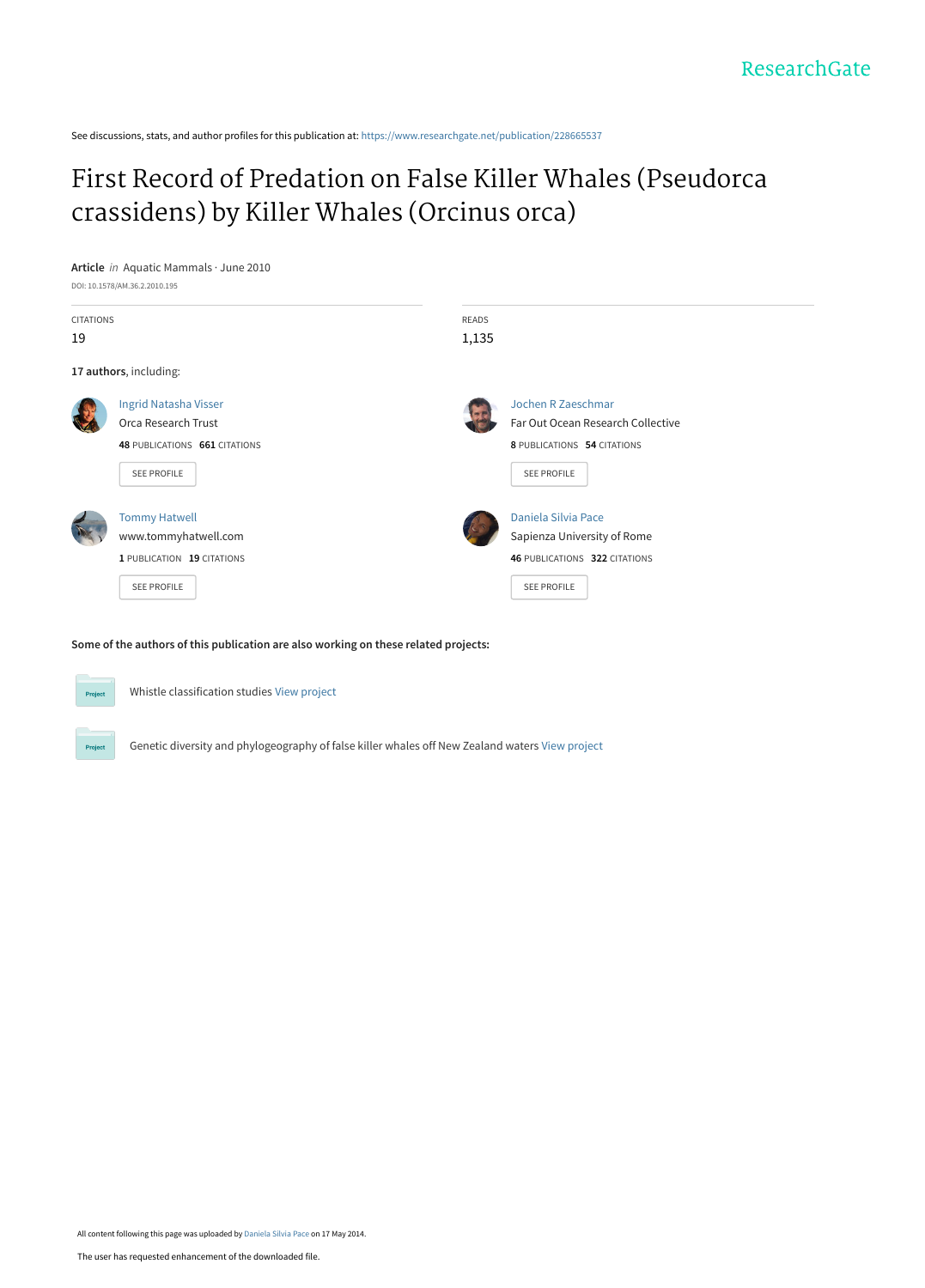# **First Record of Predation on False Killer Whales (***Pseudorca crassidens***) by Killer Whales (***Orcinus orca***)**

Ingrid N. Visser,<sup>1</sup> Jochen Zaeschmar,<sup>2</sup> Jo Halliday,<sup>3</sup> Annie Abraham,<sup>4</sup> Phil Ball,<sup>4</sup> Robert Bradley,<sup>4</sup> Shamus Daly,<sup>4</sup> Tommy Hatwell,<sup>4</sup> Tammy Johnson,<sup>4</sup> Warren Johnson,<sup>4</sup> Laura Kay,<sup>4</sup> Tim Maessen,<sup>4</sup> Vanessa McKay,<sup>4</sup> Taira Peters,<sup>4</sup> Nathan Turner,<sup>4</sup> Basil Umuroa,<sup>4</sup> and Daniela S. Pace<sup>5</sup>

*1 Orca Research Trust, P.O. Box 402043, Tutukaka, 0153, New Zealand; E-mail: ingrid@orca.org.nz 2 P.O. Box 91, Paihia, 0247, New Zealand 3 6 Kennedy Street, Opua, 0200, New Zealand 4 Care of Orca Research Trust, P.O. Box 402043, Tutukaka, 0153, New Zealand 5 Oceanomare–Delphis Onlus, Via Gino Marinuzzi 74, 00124 Rome, Italy*

# **Abstract**

The first record of killer whale (*Orcinus orca*) predation on false killer whales (*Pseudorca crassidens*) is reported here. On 25 March 2010, a group of 50 to 60 false killer whales, including approximately 15 calves and accompanied by three to five bottlenose dolphins (*Tursiops* sp.), were sighted in the Bay of Islands, New Zealand. Within 30 min, they were approached by a group of approximately eight killer whales. Five false killer whales were attacked, with at least three rammed from below, forcing them out of the water. After 29 min, the killer whales were milling at the surface and feeding on the carcass of a false killer whale calf, possibly the only individual killed. The killer whales had prolific fresh and healed oval wounds, which were attributed to cookie cutter shark (*Isistius* sp.) bites.

**Key Words:** feeding, predator, prey, mixed-species group, cetacean, killer whale, *Orcinus orca*, false killer whale, *Pseudorca crassidens*, cookie cutter shark, *Isistius* sp.

# **Introduction**

The killer whale (*Orcinus orca*), as a species, is an eclectic feeder, taking a wide range of prey (Grachyov & Mymrin, 1986; Sarti et al., 1994; Similä et al., 1996; Ford et al., 1998; Hatfield et al., 1998; Visser & Bonaccorso, 2003; Jones, 2006; Matkin et al., 2007; Visser et al., 2008). However, in some areas, sympatric populations show different foraging strategies as well as prey preference (foraging ecotypes). Various foraging strategies for the New Zealand population have been described in detail, including removing fish from longlines and cooperative hunting for rays, sharks, and cetaceans, with 14 different species of prey recorded in their diet (Visser, 1999a, 1999b, 2000a, 2000b, 2005; Visser et al., 2000).

Although killer whales predate on cetaceans in various locations around the world (Jefferson et al., 1991; Ford & Ellis, 1999; Visser, 1999a; Saulitis et al., 2000; Ford et al., 2005; Steiger et al., 2008), and accounts of attacks or harassment have been reported for at least 23 different species (Jefferson et al., 1991; Visser, 1999a, 2000b; Pitman et al., 2003; de Oliveira Santos & Netto, 2005), such observations are relatively infrequent and generally only a small number of detailed descriptions of hunting tactics are available. False killer whales (*Pseudorca crassidens*) have not previously been recorded as a prey species for killer whales (Baird, 2008). Hereafter, scientific names will be used when referring to both individual animals and the species in question in order to reduce confusion between the similar common names "killer whale" and "false killer whale."

# **Materials and Methods**

The observations reported here occurred to the east of the Black Rocks in the Bay of Islands, Northland, New Zealand, at approximately 35°13' S, 174° 09' E. The general area of the encounter is bounded on three sides by various islands and is open to the NE to the Pacific Ocean. Water depth in the area where the attacks occurred is between 30 to 40 m.

All but the first and last authors witnessed various stages throughout the events reported here, and they were either crew or guests aboard one of the seven vessels present. These vessels are tourist dolphin/whale watching boats, details of which are *Tutunui* (length overall [LOA] 11 m, observer deck height [OH] 1.4 m), *Dolphin Seeker* (LOA 22.5 m, OH 3.7 m), *Discovery III* (LOA 11.9 m,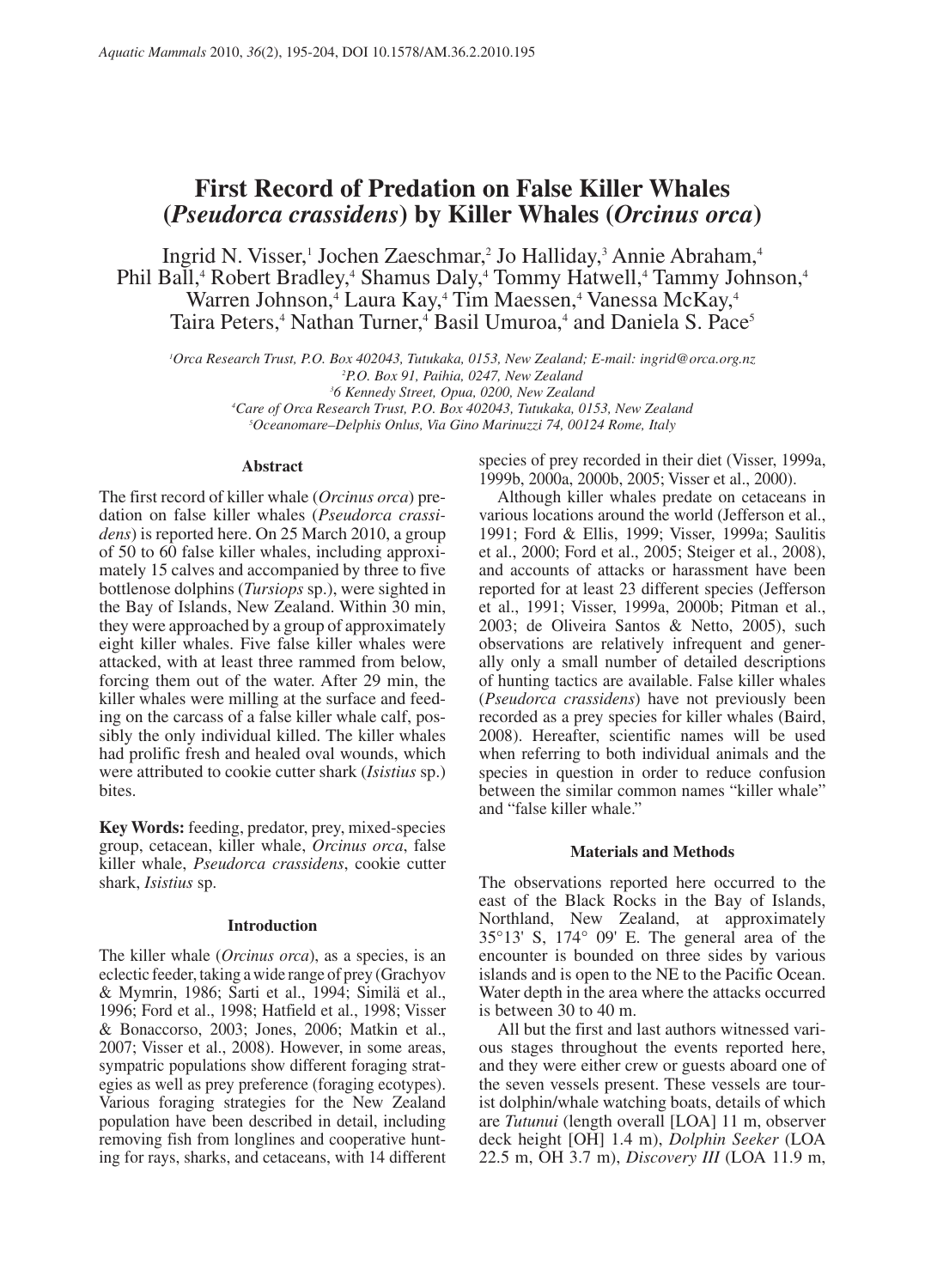OH 2.5 m), *Discovery IV* (LOA 18.9 m, OH 3.9 m), *Tangaroa* (LOA 19.7 m, OH 3.2 m), and *Carino* (LOA 15.2 m, OH 1.4 m). The second author (JZ) was present in a private vessel *Manawanui II* (LOA 4.1 m, OH 1 m).

In the Bay of Islands, it is standard operating procedure, as part of a Voluntary Code of Conduct, for dolphin/whale watching vessels to shut down their engines when *O. orca* are known to be in the proximity of other cetacean species (Halliday, unpub. data). Therefore, after first approaching the area, the position of each vessel, in relation to the moving animals, varied from a few meters to over 1 km. Regardless of proximity, the observations of the author(s) closest to the event were used, while the additional (distant) observations were used to corroborate the primary (closest) observations. The observations took place when sea conditions were Beaufort 2 or 3.

Times reported here are based on the time codes embedded in the meta-data of digital photos and video collected from observers on the vessels. As these time codes were not synchronised, events were reconstructed based on the authors' observations in conjunction with the noncontiguous video recordings. Timings are approximate and rounded to the nearest minute.

Group composition of the *O. orca* was categorized by age/sex based on the features described for the species (Heyning & Dahlheim, 1988). We used four categories: (1) adult male (distinguishable by the large dorsal fin), (2) adult female (determined by the constant association of a juvenile), (3) juvenile (less than half the size of an adult female and observed to feed on solid food), and (4) uncategorised (adult females and subadult males). Because it is not always possible to distinguish between these two age/sex classes, unless their urogenital pigmentation is viewed (Bigg et al., 1987), both are included in category 4. There were no animals smaller than juveniles (i.e., calves).

Despite a number of mass strandings of *P. crassidens* on the New Zealand coast (Baker, 1981; Robson, 1984), data such as group composition and average length are unavailable for this population. However, as the presence of both sexes and a range of age classes appear to be common in *P. crassidens* groups (Stacey et al., 1994; Chivers et al., 2007; Ferreira, 2008), for the purpose of this report, and based on the observed range in body size, we assume that this was also the case in the group encountered. As young were seen swimming in both the echelon and infant positions (Mann & Smuts, 1999; Gibson, 2006) and, given that we could not easily distinguish between calves and juveniles, we refer to any *P. crassidens* less than half the size of presumed adults as calves, where an average adult size is 5 to 6 m (Stacey et al., 1994; Ferreira, 2008).

Although bottlenose dolphins (*Tursiops truncatus*) are regularly observed in the coastal waters of the Bay of Islands (Hartel, 2010), those observed with the *P. crassidens*, and reported here, are readily distinguishable from the coastal bottlenose dolphins based on gross morphology. They are comparatively much larger, with a more robust body, and many bear fresh and/or healed oval scars (Zaeschmar, unpub. data), which are presumed to originate from cookie cutter sharks (*Isistius* sp.) (Jones, 1971). These scars have not been observed on the coastal bottlenose dolphins (Haliday, unpub. data). Additionally, the bottlenose dolphins accompanying the *P. crassidens* are considered pelagic in that they are not typically observed close to the coastline (Zaeschmar & Haliday, unpub. data). No morphological, behavioural or genetic research has been done on this pelagic population, so herein they are considered as *Tursiops* sp.

Photo-identification catalogues for the *O. orca*, *P. crassidens*, and *Tursiops* sp. are held by the first two authors. Standard photo-identification techniques for each species (e.g., see Bigg et al., 1987; Würsig & Jefferson, 1990; Baird & Gorgone, 2005) were used to match any photographs taken during the events reported here, to these catalogues.

#### **Results**

On 25 March 2010 at 0940 h, a group of between 50 to 60 *P. crassidens* were sighted at Te Nunuhe/ Whale Rock  $(35^{\circ}12' S, 174^{\circ}12' E)$  in the Bay of Islands. There were approximately 15 calves in the group. When observers were within 10 m of the *P. crassidens*, vocalisations could be clearly heard above the water, without the aid of hydrophones. Accompanying the *P. crassidens* were three to five adult *Tursiops* sp. This mixed-species group was travelling in a general WNW direction at approximately 10 to 15 km/h and was followed by two dolphin/whale watching vessels (*Tutunui* and *Discovery III*). A further two dolphin/whale watching vessels (*Discovery IV* and *Dolphin Seeker*) were approximately 2 km away from the *P. crassidens*, with the remaining vessels at farther distances, but all heading towards the group.

Three of the *O. orca* involved in the events reported here were subsequently matched to the *New Zealand Orca Identification Catalogue*  (*NZOIC*) (Catalogue Numbers NZOP-002, NZOP-003, NZOP-004 [all uncategorised], and NZOP-005 [adult female]; Orca Research Trust, unpub. data).

Within 30 min of the *P. crassidens* first being sighted, a group of approximately eight *O. orca*, including one adult male, two juveniles, one adult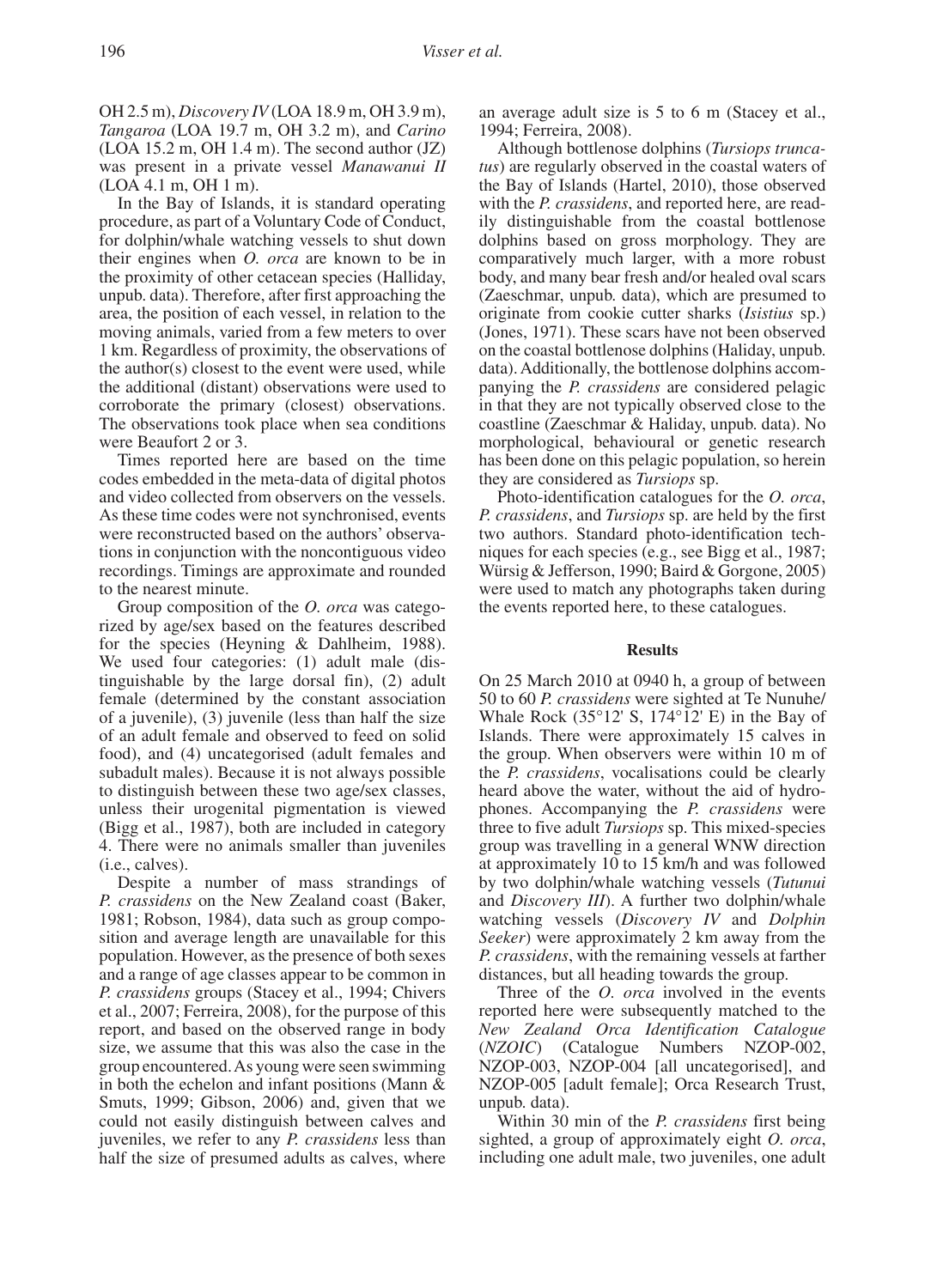female (newly entered into the catalogue as NZOP-006; Visser, unpub. data), and four uncategorized animals, travelling slightly faster than the vessels, were seen approaching from behind *Tutunui* and *Discovery III*. The *O. orca* followed the mixedspecies group for approximately 200 m and, while still some distance behind them (at least 500 m), dove below the surface. Concurrently, the mixedspecies group dove simultaneously and, upon surfacing, began fast milling in a tight group, thereby creating an agitated water surface. From subsequent observations as well as the number of individuals that next surfaced in this mixed-species group, it appeared that at this point a number of individuals broke away from the main group as approximately 20 to 30 *P. crassidens* with one or two *Tursiops* sp. remained. The other members of the mixed-species group were not seen again.

At 1008 h, and following this period of milling, the mixed-species group began accelerating in a SW direction, porpoising clear of the water at high speed (estimated at more than 20 km/h based on video). At least one *O. orca* approached the mixedspecies group underwater and rammed an adult *P. crassidens* from below, forcing it out of the water. This *P. crassidens* was travelling at the trailing edge of the mixed-species group. The *O. orca* also left the water, allowing us to establish that it was not an adult male or juvenile. It was not apparent if the *P. crassidens* escaped. Within that same minute, a *P. crassidens* calf was rammed from below and forced upwards—in this instance, to approximately 2 m clear of the water. During this time, the other *O. orca* had increased speed to approximately match the speed of the *P. crassidens*, and some of the *O. orca* group were travelling close to and parallel with the mixed-species group. The adult male *O. orca* was not observed during this period.

The third attack (at 1008 h) involved two *P. crassidens* simultaneously leaving the water. One, a presumed adult (based on its size, comparative to an *O. orca*), appeared to leave the water voluntarily, with its head pointed skywards (Figure 1a). An adult female *O. orca* (NZOP-006) followed closely and launched itself at the adult *P. crassidens* at such speed that the *P. crassidens*  was knocked upwards and its body contorted at the impact site (Figure 1b). This ramming rotated the *P. crassidens* in a tail-over-head direction (Figure 1c). The force of this ramming also propelled the *P. crassidens* further into the air so that its head was approximately 8.5 m (and the tail approximately 12.5 m) clear of the water at the apex of the curve. These height estimates are based on the average body lengths of the two species.

The *O. orca* (NZOP-006) completely left the water in a high arch (clearing the water by approximately 4 m) and re-entered the water while the adult

*P. crassidens* was still airborne. The *P. crassidens* continued to rotate (Figure 1d) and re-entered the water tail first. This *P. crassidens* was observed to then swim off towards the mixed-species group, which was at that stage approximately 50 m away.

The *P. crassidens* simultaneously involved in this attack was a calf. Figure 1a shows the calf already in the air and upside-down. No *O. orca* was seen attacking the calf above the water, nor below when it re-entered the water. However, given that the calf followed a similar trajectory path as that observed for the adult *P. crassidens* in Figure 1, it may have been rammed while still underwater.

The fourth attack (but involving the fifth *P. crassidens*) was made at 1009 h on a single adult *P. crassidens*, while the mixed-species group continued to move at high speed in a southerly direction towards Tapeka Point (35° 14' S, 174° 07' E). The *P. crassidens* made a similar rotating pivot as the adult in Figure 1; however, we could not ascertain if this *P. crassidens* was directly hit by an *O. orca* despite one (which was not an adult male or juvenile) porpoising clear of the water.

This final attack was made on an adult *P. crassidens*, which was at the trailing edge of the mixed-species group, as the group fled. Following this, the mixed-species group accelerated for 15 s (timed from video), and then all dove simultaneously. Two *P. crassidens* then surfaced, turned, and were swimming towards the *O. orca* that were milling at the surface, while one uncategorized *O. orca*  held the *P. crassidens* calf (from attack 3) in its mouth. The two *P. crassidens* approached within approximately 10 m of the *O. orca*, then at least one, possibly both, *P. crassidens* remained in close proximity to the *O. orca* until at least 1013 h, after which they were not seen and may have returned to the mixed-species group. The mixed-species group (containing at least four calves) then turned and headed SE at approximately 10 to 15 km/h towards Roberton Island (35° 14' S, 174° 09' E).

The *O. orca* continued to hold the calf until at least 1014 h, during which time it was still alive. The *P. crassidens* calf was then passed among various members of the *O. orca* group, including to both of the juveniles and the adult male, each of which carried it in its mouth while swimming at the surface. By 1043 h, the *P. crassidens* calf was presumed to be dead while it was carried in the mouth of one of the *O. orca* (uncategorized age/sex) as a small amount of blood was seen and, shortly thereafter, unidentified internal organs were seen through the water surface. Subsequently, both juveniles and the female *O. orca* (NZOP-006) were seen to foodshare by feeding from the carcass at the same time, as well as by passing the carcass between them. The *O. orca* not involved in consuming the *P. crassidens* calf were milling and diving in the area. After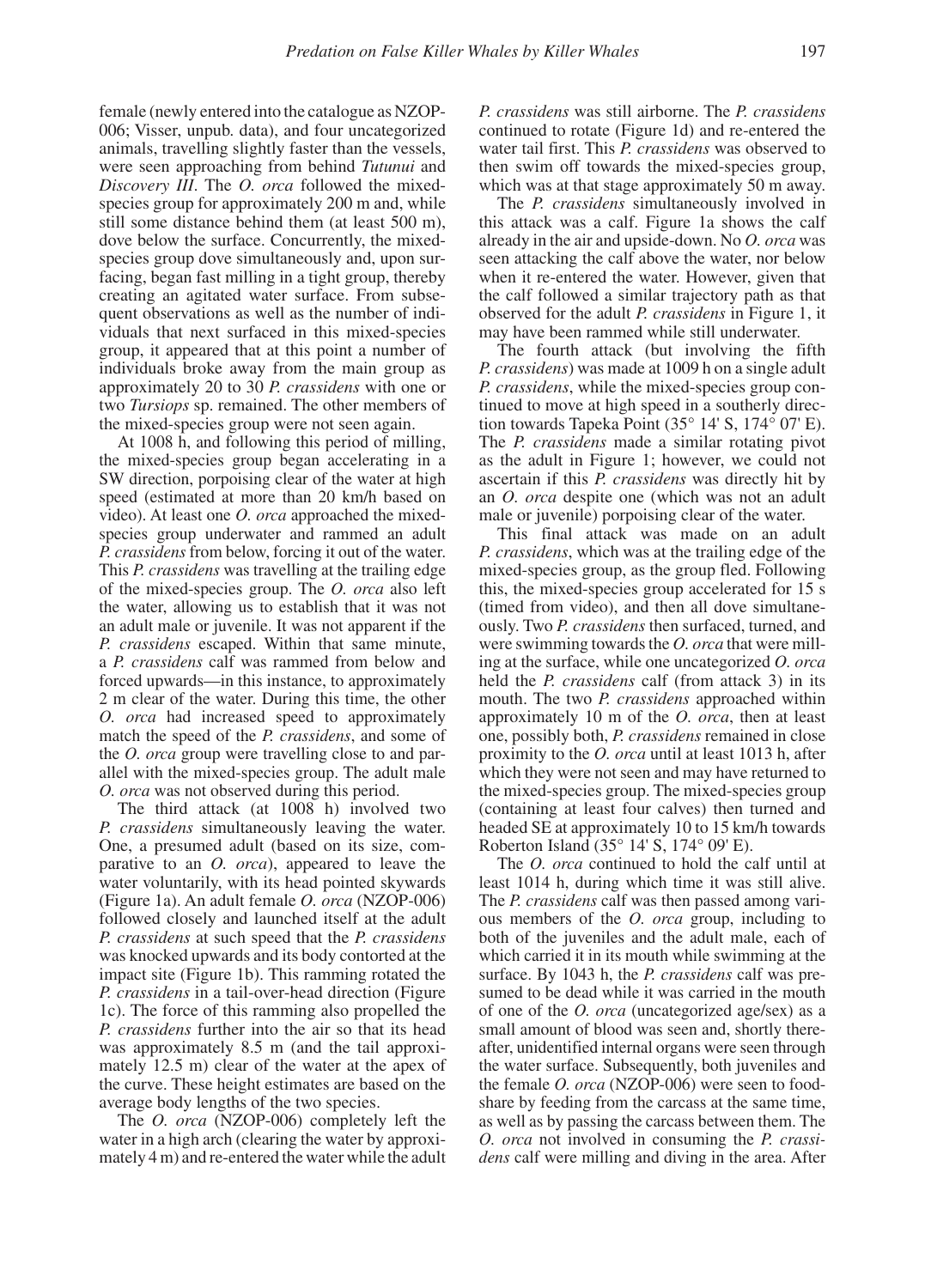

**Figure 1a.** Sequence of events of ramming two *Pseudorca crassidens*; a calf rotates infough the air, wheach from the water. Photo © Tommy Hatwell/Explore Images **Figure 1a.** Sequence of events of ramming two *Pseudorca crassidens*; a calf rotates through the air, while an adult starts to



22 **Figure 1b.** An *Orcinus orca* (NZOP-006) rams the adult *P. crassidens*; note the body contortion from the impact. The calf continues to rotate through the air. Photo © Tommy Hatwell/Explore Images

approximately 10 min of food sharing and diving, were within one body length of each the *O. orca* headed north at approximately 9 km/h.

During the period in which the *O. orca* were food sharing, the mixed-species group, upon reaching the coastline of the island, began travelling close to the shore at less than 10 km/h. At approximately 1050 h, once they reached Whale Rock, the group increased speed to approximately 20 km/h and headed due north. They were followed for at least 45 min by JZ, during which time they

were within one body length of each other, until they slowly began dispersing, covering an area of approximately  $500 \times 500$  m.

Three *P. crassidens* from the mixed-species group have been matched to a photographic catalogue established in 2005 (Catalogue Numbers<br>NZPC-027. NZPC-034. and NZPC-054) NZPC-027, NZPC-034, and (Zaeschmar, unpub. data). No matches were made for the *Tursiops* sp. (photographic catalogue established in 2005; Zaeschmar, unpub. data).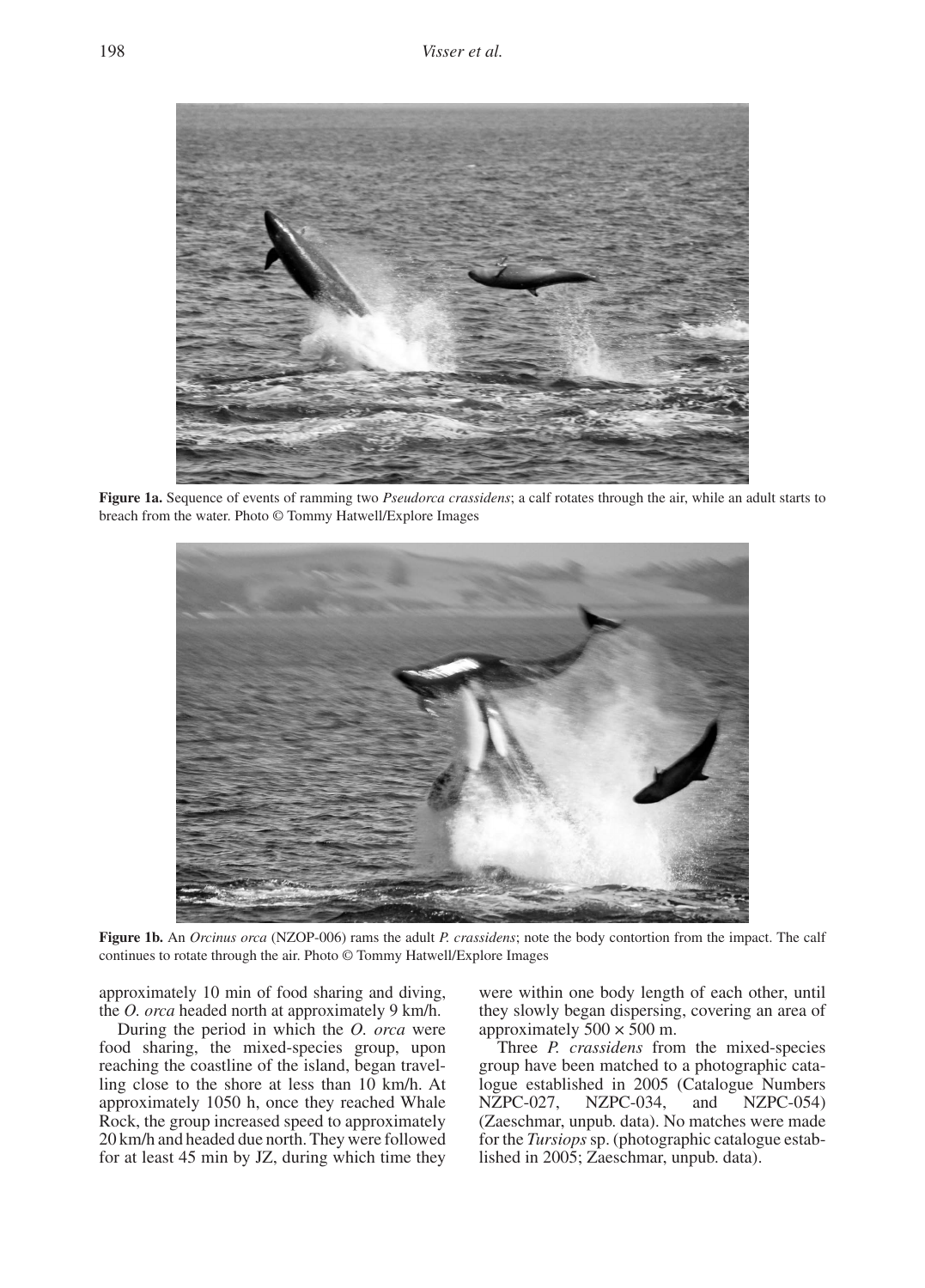

to re-enter the water. Photo © Tommy Hatwell/Explore Images **Figure 1c.** The *O. orca* is almost at the apex of its curve, while the adult *P. crassidens* continues upwards. The calf is about



water and the *P. crassidens* pivoting to re-enter tail first. Photo © Tommy Hatwell/Explore Images **Figure 1d.** The *O. orca* and the adult *P. crassidens* are both past the apex of their curve, with the *O. orca* about to re-enter the

Of note is the number of fresh cookie cutter shark bites on the *O. orca* reported here. The *O. orca* in Figure 1 (NZOP-006) had at least 10 fresh bites wounds on t on its left side, while the others also had numerous bites on their bodies. Another *O. orca* (NZOP-007) (Figure 2) had at least two fresh wounds on the dorso-thorax area as well as a further two on the caudal peduncle (not shown here). Examination of high-resolution photographs of this animal shows at least five healed scars on the right saddle patch

is the number of fresh cookie cutter shark and 10 healed wounds of similar size and shape on **C.**  $\alpha$ the dorso-thorax area (a total of 19 fresh and healed wounds on the right side).

# **Discussion**

Jefferson et al. (1991) recorded a non-aggressive interaction in the 1970s between a single *P. crassidens* and a group of *O. orca* in the waters of Alaska. There is also one non-aggressive record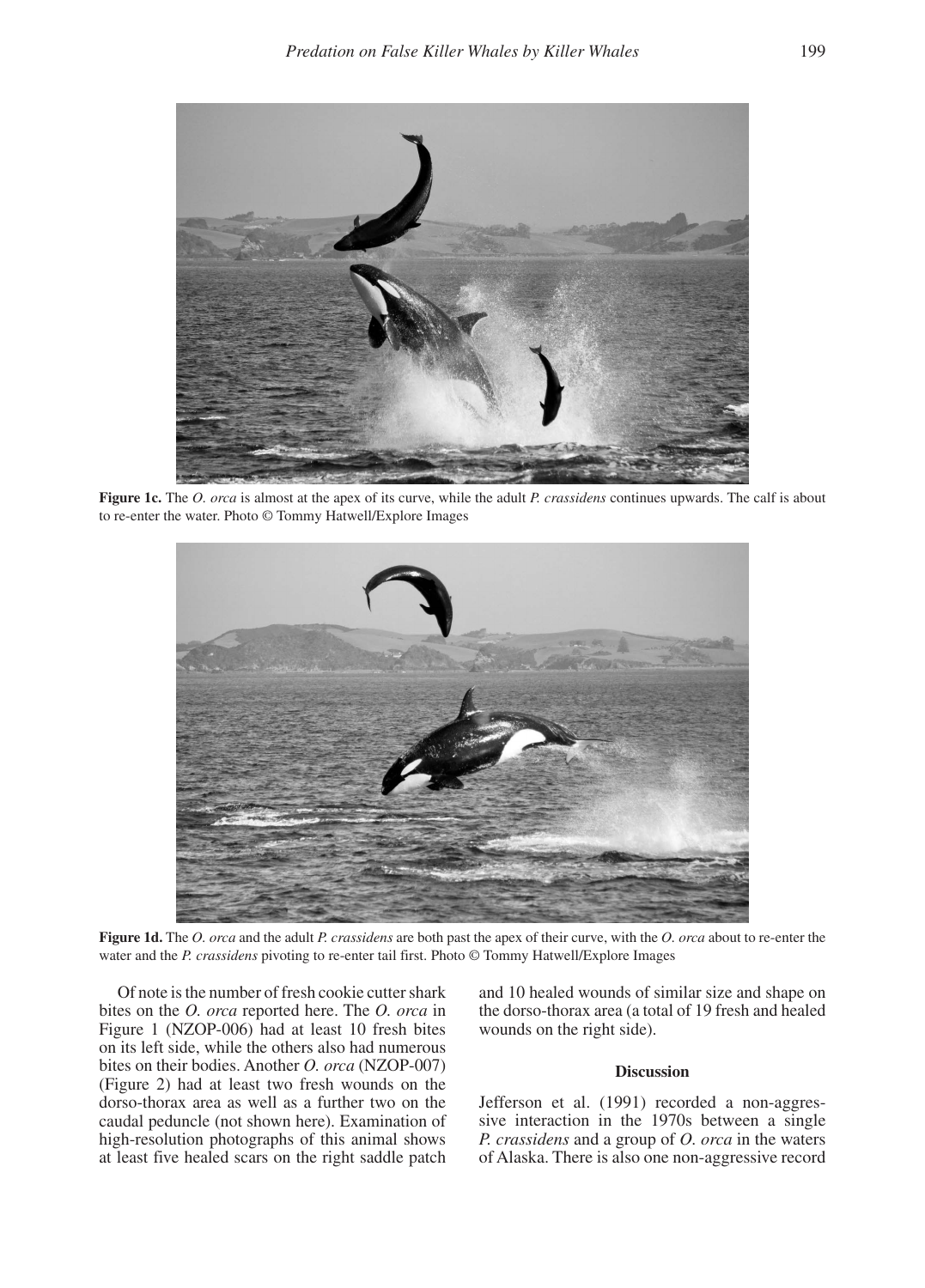of *P. crassidens* and *O. orca* in the waters of the Bay of Islands in April 2005, during which the *P. crassidens* (accompanied by *Tursiops* sp.), upon detecting the *O. orca*, made an extreme course change and travelled away at high speed (Zaeschmar, unpub. data).

The tactics employed by both the predator and the prey in events such as those described here are complex, and it can be difficult to definitively disassociate predation pressures from other ecological aspects; therefore, a single event such as this is not suitable for drawing conclusions. However, it has been proposed that one of the driving forces behind group living is predation (Morse, 1977; Norris & Dohl, 1980; Inman & Krebs, 1987). It is recognised that cetaceans under attack use antipredator tactics which are species and circumstance dependent, including "flight" or "fight" strategies (Connor, 1996; Heithaus, 2001; Ford et al., 2005; Srinivasan, 2009). Typical responses when adopting the "flight" strategy are coalescence, high-speed directional flight (as a group and dispersing from the group), and movement into shallow waters for refuge (Jefferson et al., 1991; Connor, 1996; Ford & Ellis, 1999; Visser, 1999a).

Coalescence is a common response to stress or danger in many species of cetaceans (Jefferson calves (Baldridge, 1) et al., 1991) and was observed during the events reported here. However, Jefferson et al. (1991) also suggest that this may sometimes result more

from herding by *O. orca* than from defensive manoeuvres by the prey. As the *O. orca* were seen to swim parallel to the mixed-species group after they had formed a tight group, this formation may have resulted from both defence and herding.

*O. orca* is the fastest of the odontocetes measured and can sprint at  $12.5 \text{ m/s}^1$  (Williams, 2008) and possibly up to speeds of  $15.4 \text{ m/s}$ <sup>1</sup> (Lang, 1966). Top swimming speeds of *P. crassidens* are unknown; however, animals have been recorded at 7.46 m/s<sup>-1</sup> (Fish, 1998) and 8.0 m/s-1 (Rohr et al., 2002).

The presence of calves/juveniles may have influenced the behaviour of not only the predator but also the prey. The *P. crassidens* may not have been able to flee at full speed. Given that *O. orca*  are the fastest of the odontocetes, it is unlikely that young *P. crassidens* could maintain the speed required to evade an attack. The *O. orca* may have been employing a similar strategy they are known to use on tuna—an endurance-exhaustion technique (Guinet et al., 2007). Additionally, given that *P. crassidens* are typically a pelagic species, their response by travelling close to the shore after the attack may be a strategy to avoid further predation—a tactic that is known to be used by grey whales (*Eschrichtius robustus*) travelling with calves (Baldridge, 1972).

Although only two of the rammings involved calves, it is possible that calves were the primary targets of the *O. orca*. Given the number of calves



cutter shark (*Isistius* sp.) bites. Photo © Robert Bradley/Magic Memories Figure 2. Two oval shaped and crater-like fresh wounds on the dorso-thorax and two healed dark oval scars on the saddle patch of one of the *O. orca* (NZOP-007) involved in the *P. crassidens* attack; these wounds and scars are likely from cookie-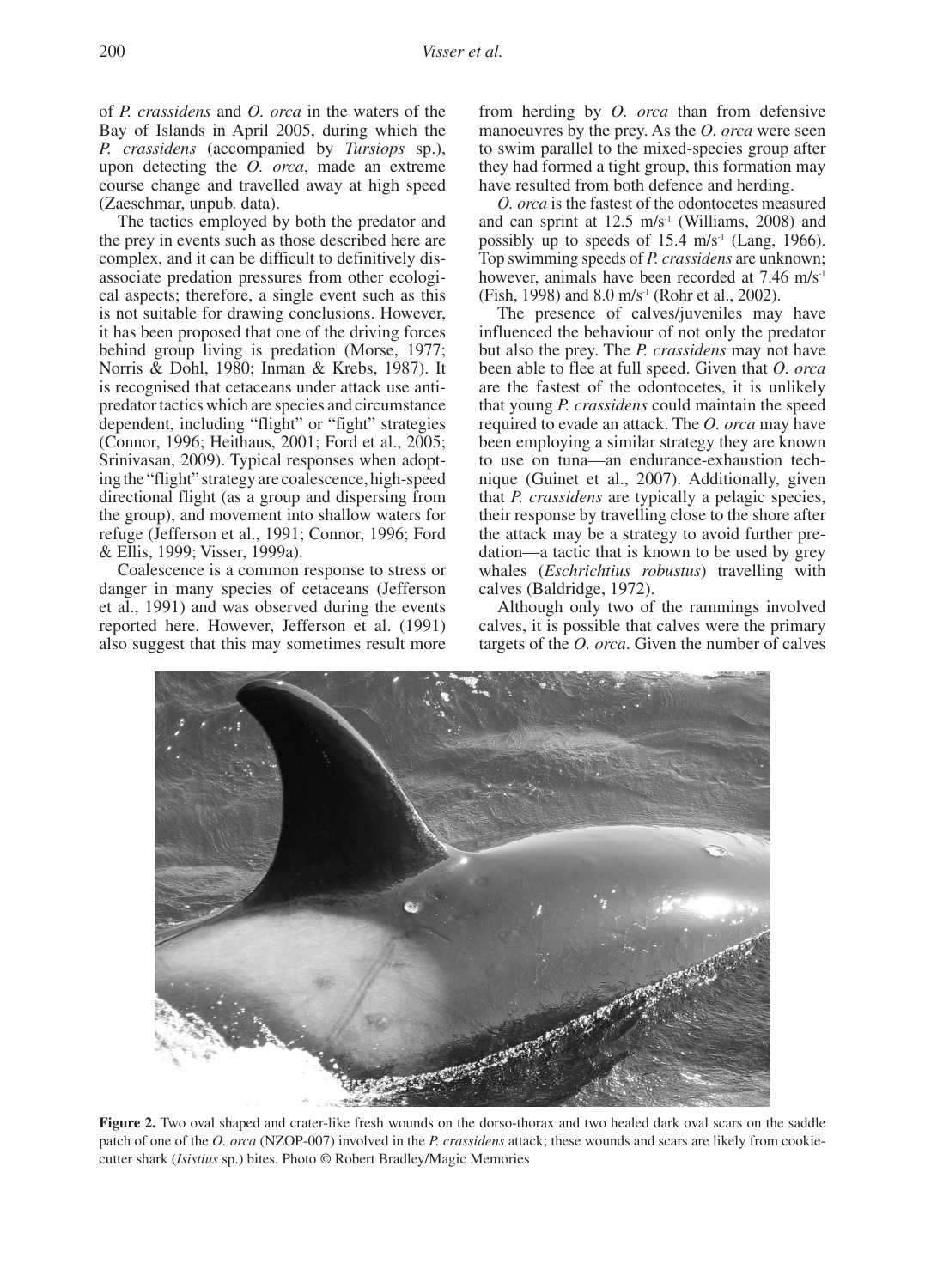observed in the group of *P. crassidens*, we speculate that the attacked cluster of individuals (which separated from the original group) may have been a nursery group. After the attack, in which at least one calf was killed, the mixed-species group still contained at least four calves. Similar nursery group structure has been observed in other delphinid species in New Zealand waters (Würsig et al., 2007; Stockin et al., 2008).

*P. crassidens* are considered to be extremely social and affiliative, typically travelling in groups of 20 to 100 individuals (Baird, 2008) and forming strong bonds (as documented by mass strandings) (Caldwell et al., 1970; Phillips, 1988; Stacey et al., 1994). As observed in other odontocete species, maternal care in *P. crassidens* is prolonged and intense, with a high investment by the mother (Haenel, 1986; Mann & Smuts, 1998; Ferreira, 2008). Two *P. crassidens* turned and approached the *O. orca* while the *O. orca* held a live *P. crassidens* calf in their mouths. This may be indicative of a mother or another individual attempting to help the calf. Whether this behaviour was altruistic, epimeletic, or nurturant is open to interpretation, but assisting distressed conspecifics has been recorded for a wide range of cetacean species since the early days of cetology (Caldwell & Caldwell, 1966; Lodi, 1992). Alternatively, this may have been a case of predator investigation (Connor, 2000) by a related or nonrelated *P. crassidens*.

The apparent voluntary leaping observed during the third attack (Figure 1) may have been an attempt by the *P. crassidens* to avoid an underwater attack, or the *P. crassidens* may already have been rammed underwater. The speed with which the *O. orca* propelled itself out of the water, following this *P. crassidens*, allowed it to make a substantial physical impact into the side of the *P. crassidens*. Figure 1b shows the distortion of the body of the *P. crassidens*, which, despite anecdotal reports of this impact "snapping her back",<sup>1</sup> could not be verified and, given that one of the authors (TM) observed this *P. crassidens* swim off to join the mixed-species group, it seems unlikely that its back was broken. It cannot be ruled out that other physical damage (which may or may not ultimately have been fatal) occurred.

It was not possible to ascertain if the attacks were made on the same or different *P. crassidens*, except for the instances where there were gross body size differences (i.e., between adult and calf). Additionally, it is possible that further attacks on the same (or different) individuals were made underwater and thereby were not observed. One tactic of the predator may have been to repeatedly attack the same individual in an attempt to weaken it. Predation on younger (smaller) individuals may involve a lower energetic cost and/or less risk to the predator than predation on older (larger) animals.

It is likely that at least two *O. orca* attacked individual *P. crassidens* in the group simultaneously (i.e., an adult and a calf *P. crassidens*). Given the body position of the *P. crassidens* calf (Figure 1a) and the similar rotational pivot it takes to the adult in the sequence, it is possible that this calf was knocked from the water by a second *O. orca*, which was not seen to surface beneath the calf. Video establishes a time-line which also indicates this.

Several studies of *O. orca* predation on marine mammals note that females and subadults were active participants throughout the attacks, but mature males had little or no involvement (Arnbom et al., 1987; Silber et al., 1990; Jefferson et al., 1991). Here the attacks were conducted by individual(s) of adult female/subadult male size, with the adult male only participating during the prey-sharing phase. Although Berta et al. (2006) define *O. orca* as having the optimum shape in terms of "fineness ratio" (p. 224) and streamlining, Ford et al. (2005) have suggested that the larger body size and appendages of adult males are likely to have a negative impact on their speed and manoeuvrability compared to the smaller females (and we additionally recognize that such constraints should not affect subadult males).

If fleeing is not a viable option to avoid predation from *O. orca*, adult *P. crassidens* may be physically capable of defending themselves, particularly if they remain in a group. Cetaceans that tend to resist attacks may be more likely to survive attacks than those with more submissive physical reactions (Steiger et al., 2008), certainly when compared to species which are less able to fight back (e.g., *Balaenoptera acutorostrata* [Minke whales]: Ford et al., 2005; Ford & Reeves, 2008).

*P. crassidens* may resist attacks by predators as they themselves have been recorded harassing cetaceans, including species much larger than themselves—for example, sperm whales (*Physeter macrocephalus*) (Palacios & Mate, 1996) and humpback whales (*Megaptera novaeangliae*) (Weller, 2002). Immediately following the events reported here, one of the *O. orca* (NZOP-003) was photographed with fresh tooth-rake marks on its caudal peduncle. It is not possible to ascertain if they were conspecific rake marks or if they had been inflicted by a *P. crassidens* during the attacks. Given the robust dentition of *P. crassidens* (Stacey et al., 1994), there could be substantial risk for a predator attacking this species.

The three *O. orca* matched to the *NZOIC* had previously only been seen once (August 2008). They were part of a group of seven *O. orca* which

<sup>1</sup> Telegraph News, UK, *Killer whale attacks dolphin in front of tourists* (telegraphic.co.uk, 28 May 2010)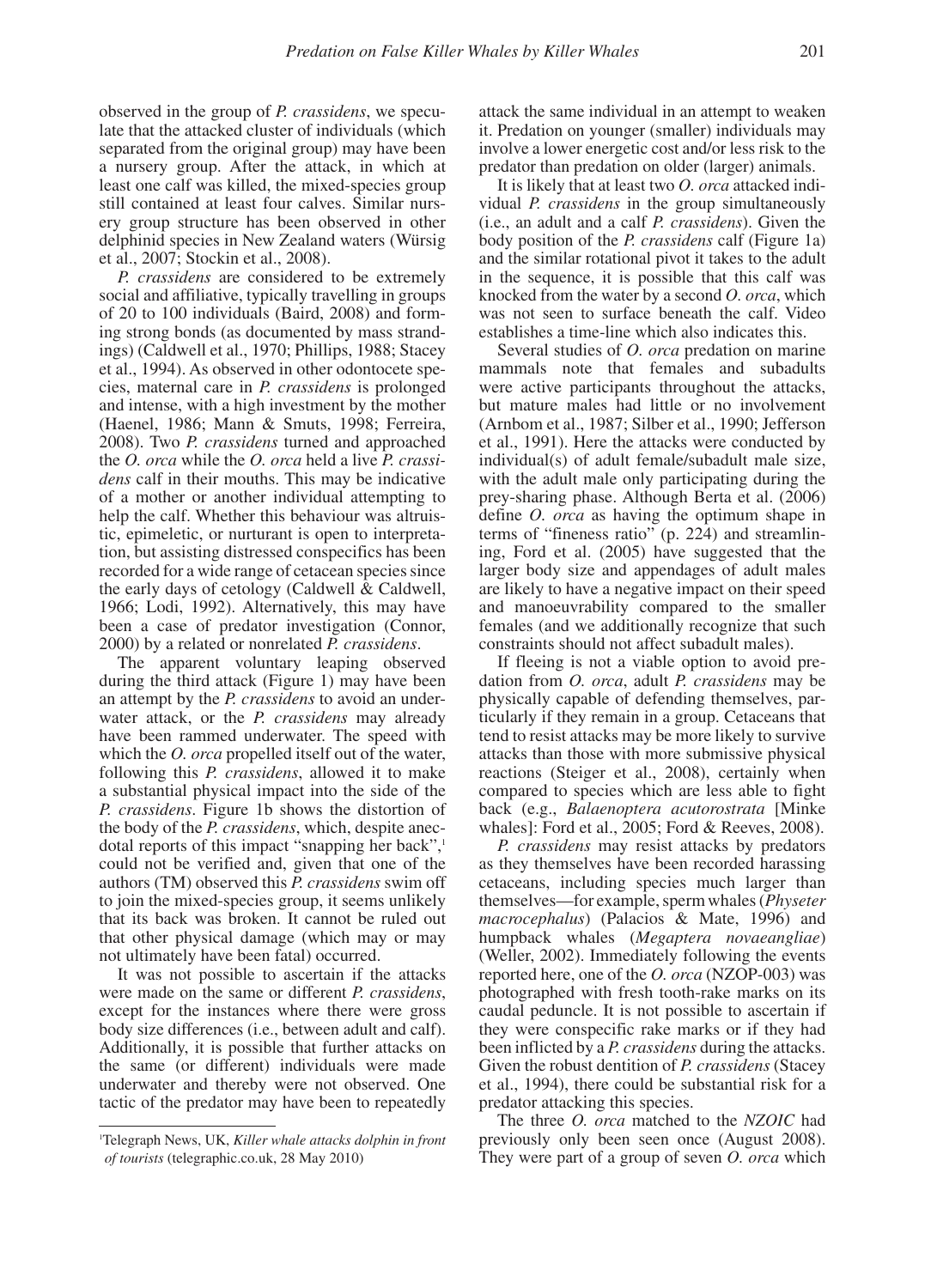attacked and killed three bottlenose dolphins (coastal ecotype) in almost the exact same location as the *P. crassidens* attacks reported here in the Bay of Islands (Zaeschmar, Halliday, & Visser, unpub. data). The number of fresh and healed cookie cutter shark bite marks on these *O. orca* is of note (e.g., see Figure 2). The *O. orca* which frequent New Zealand waters do not typically have prolific cookie cutter shark bite wounds. Visser (1999c) reported a group of *O. orca* near the Bay of Islands, which had fresh and healed cookie cutter shark bite wounds, but these were apparently from a different population of *O. orca* to the New Zealand population. Cookie-cutter sharks tend to show a distribution with a preference for deep tropical to temperate waters (Bass et al., 1976; Compagno, 1984; Jahn & Haedrich, 1988; Cox & Francis, 1997). The extensive number of bites on the individuals reported here may be indicative that this particular group of *O. orca* has a home range which is centred further offshore and perhaps in warmer waters.

Three *P. crassidens* from the mixed-species group have been matched to a photographic catalogue (Zaeschmar, unpub. data). All three were first photographed in 2007 in the Bay of Islands and were re-photographed on the day of the events reported here—both before and after the attacks (Zaeschmar, unpub. data). No matches were made for the *Tursiops* sp. from the mixed-species group (Zaeschmar, unpub. data).

It is not clear if the presence of the vessels had any role to play in the events described here; however, it is known that boat noise can mask *O. orca* calls (Nowacek et al., 2007). Off Kaikoura (42° 25' S, 173° 41' E), New Zealand, *O. orca* occasionally approach dusky dolphin (*Lagenorhynchus obscurus*) groups in the stern wake of vessels, perhaps using the engine noise (and/or possibly cavitation from the propeller) to mask their presence (Visser, unpub. data). The Voluntary Code of Conduct used in the Bay of Islands by the dolphin watching vessels includes shutting down engines whenever *O. orca* are encountered in the vicinity of other cetaceans in the hope of mitigating any impact the boats may have.

Predator-prey interactions involving cetaceans tend to be difficult to observe and are thus poorly understood. Hence, observations on the effectiveness of the predatory tactics of *O. orca* and of the anti-predator responses of their cetacean prey, such as those reported here, could be helpful as a means to interpret the subtlety of such complex interactions. From a biodiversity or conservation perspective, a better understanding of the dynamics of these predator-prey interactions would help increase our knowledge of both the predator and the prey, thereby allowing us to make better management decisions.

# **Acknowledgments**

We would like to thank all the additional folks who contributed data and information about this event, including Gemma Langsdale. Jo Berghan, Sarah Dwyer, and Samantha Young and two anonymous reviewers made constructive comments on the manuscript. Dagmar Fertl provided access to many references. Rob Hunt from Explore Images and Sue Hews from Magic Memories provided access to images and video. Pam Kerville provided additional video footage. The Orca Research Trust provided financial support for INV to publish this manuscript.

#### **References**

- Arnbom, T., Papastavrou, V., Weilgart, L. S., & Whitehead, H. P. (1987). Sperm whales react to an attack by killer whales. *Journal of Mammalogy*, *68*, 450-453.
- Baird, R. W. (2008). False killer whale, *Pseudorca crassidens*. In W. F. Perrin, B. Würsig, & J. G. M. Thewissen (Eds.), *Encyclopedia of marine mammals* (2nd ed., pp. 405-406). San Diego: Academic Press. 1,352 pp.
- Baird, R. W., & Gorgone, A. M. (2005). False killer whale dorsal fin disfigurements as a possible indicator of longline fishery interactions in Hawaiian waters. *Pacific Science*, *59*(4), 593-601.
- Baker, A. N. (1981). Strandings of cetaceans on the New Zealand coast 1862-1981. *Proceedings of the Wildlife Society New Zealand Veterinary Association,* (1), 1-12.
- Baldridge, A. (1972). Killer whales attack and eat a Gray whale. *Journal of Mammalogy*, *53*(4), 898-900.
- Bass, A. J., D'Aubrery, J. D., & Kistnasamy, N. (1976). *Sharks of the east coast of southern Africa. VI. The families Oxynotidae, Squalidae, Dalatiidae and Echinorhinidae* (pp. 44-46)*.* Durban, South Africa: South African Association for Marine Biological Research, Oceanographic Research Institute. 100 pp.
- Berta, A., Sumich, J. L., & Kovacs, K. M. (2006). *Marine mammals: Evolutionary biology* (2nd ed.). San Diego: Elsevier. 560 pp.
- Bigg, M. A., Ellis, G. M., Ford, J. K. B., & Balcomb, K. C. (1987). *Killer whales: A study of their identification, genealogy and natural history in British Columbia and Washington State.* Nanaimo, BC: Phantom Press and Publishers. 79 pp.
- Caldwell, D. K., Caldwell, M. C., & Walker, C. M. (1970). Mass and individual strandings of false killer whales, *Pseudorca crassidens*, in Florida. *Journal of Mammalogy*, *51*, 634-636.
- Caldwell, M. C., & Caldwell, D. K. (1966). Epimeletic (care-giving) behavior in Cetacea. In K. S. Norris (Ed.), *Whales, porpoises and dolphins* (pp. 755-789). Berkeley and Los Angeles: University of California Press. 789 pp.
- Chivers, S. J., Baird, R. W., McSweeney, D. J., Webster, D. L., Hedrick, N. M., & Salinas, M. Z. (2007). Genetic variation and evidence for population structure in eastern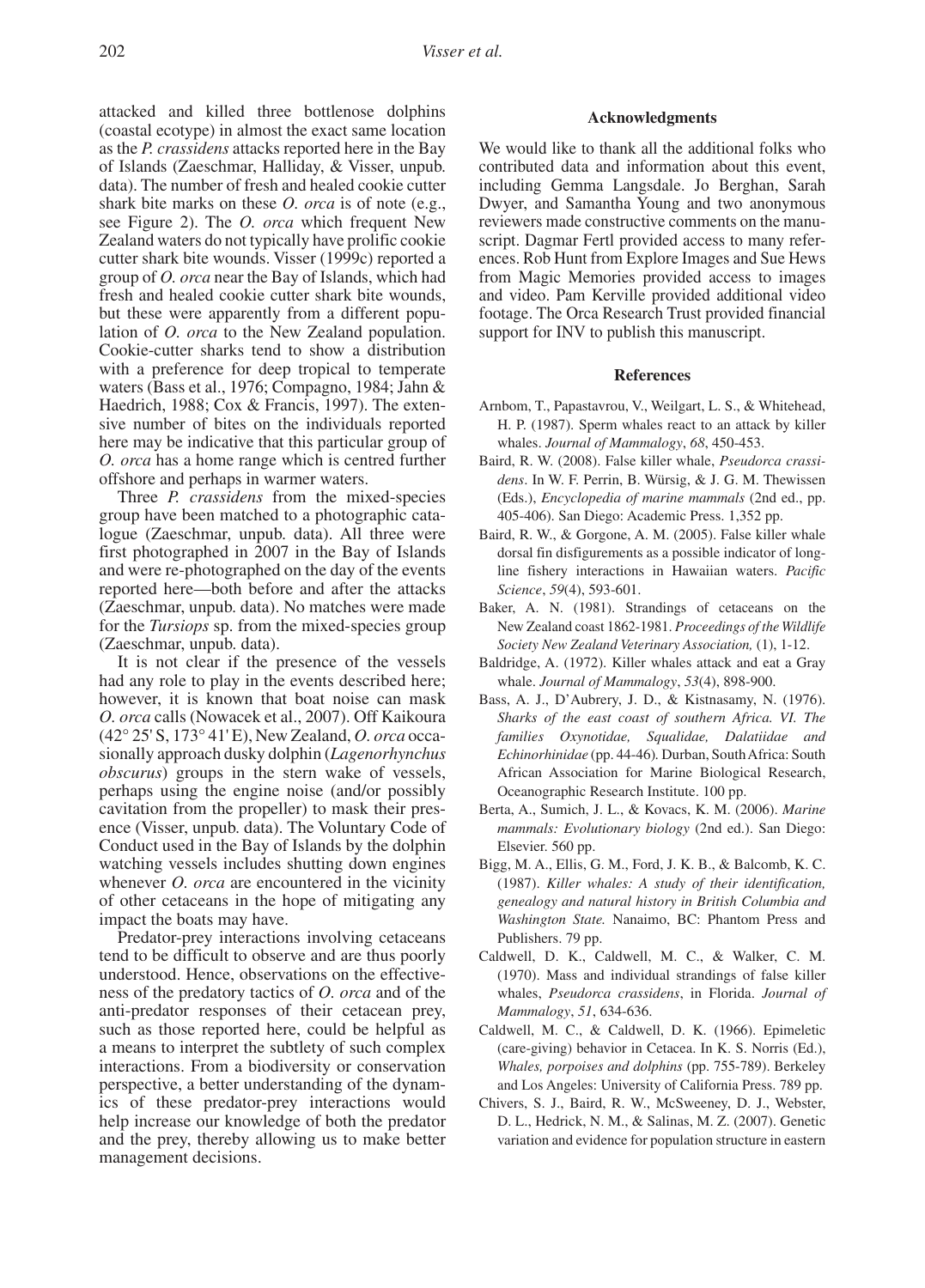North Pacific false killer whales (*Pseudorca crassidens*). *Canadian Journal of Zoology*, *85*, 785-794.

- Compagno, L. J. V. (Ed.). (1984). *FAO species catalogue. Vol. 4: Sharks of the world.* Rome: Food and Agriculture Organisation. 125 pp.
- Connor, R. C. (1996). Approach by great white shark elicits flight response in bottlenose dolphins. *Marine Mammal Science*, *12*(4), 602-606.
- Connor, R. C. (2000). Group living in whales and dolphins. In J. Mann, R. C. Connor, P. L. Tyack, & H. P. Whitehead (Eds.), *Cetacean societies* (pp. 199-218). Chicago: University of Chicago Press. 433 pp.
- Cox, G. J., & Francis, M. (1997). *Sharks and rays of New Zealand.* Christchurch, New Zealand: Canterbury University Press. 68 pp.
- de Oliveira Santos, M. C., & Netto, D. F. (2005). Killer whale (*Orcinus orca*) predation on a Franciscana dolphin (*Pontoporia blainvillei*) in Brazilian waters. *Latin American Journal of Aquatic Mammals*, *4*(1), 69-72.
- Ferreira, I. M. (2008). *Growth and reproduction in false killer whales (*Pseudorca crassidens*, Owens, 1846).*  Pretoria: University of Pretoria, Faculty of Natural and Agricultural Science. 152 pp.
- Fish, F. E. (1998). Comparative kinematics and hydrodynamics of odontocete cetaceans: Morphological and ecological correlates with swimming performance. *Journal of Experimental Biology*, *201*(20), 2867-2877.
- Ford, J. K. B., & Ellis, G. M. (1999). *Transients: Mammalhunting killer whales.* Vancouver: University of British Columbia Press. 96 pp.
- Ford, J. K. B., & Reeves, R. R. (2008). Fight or flight: Antipredator strategies of baleen whales. *Mammal Review*, *38*(1), 50-86.
- Ford, J. K. B., Ellis, G. M., Barrett-Lennard, L. G., Morton, A. B., Palm, R. S., & Balcomb, C. K. (1998). Dietary specialization in two sympatric populations of killer whales (*Orcinus orca*) in coastal British Columbia and adjacent waters. *Canadian Journal of Zoology–Revue Canadienne de Zoologie*, *76*(8), 1456-1471.
- Ford, J. K. B., Ellis, G. M., Matkin, D. R., Balcomb, K. C., Briggs, D., & Morton, A. B. (2005). Killer whale attacks on minke whales: Prey capture and antipredator tactics. *Marine Mammal Science*, *21*(4), 603-618.
- Gibson, Q. A. (2006). Non-lethal shark attack on a bottlenose dolphin (*Tursiops* sp.) calf. *Marine Mammal Science*, *22*(1), 109-197.
- Grachyov, A. I., & Mymrin, N. I. (1986). Interrelation of orca, walruses and whales in the near shore zone of Chukotka peninsula. *Abstracts of VI Congress of All-Union Terriological Society,* Moscow. 188 pp.
- Guinet, C., Domenici, P., & de Stephanis, R. (2007). Killer whale predation on bluefin tuna: Exploring the hypothesis of the endurance-exhaustion technique. *Marine Ecology Progress Series*, *347*, 111-119.
- Haenel, N. J. (1986). General notes on the behavioral ontogeny of Puget Sound killer whales and the occurrence of allomaternal behavior. In B. C. Kirkevold

& J. S. Lockard (Eds.), *Behavioral biology of killer whales* (pp. 285-300). New York: Alan R. Liss. 457 pp.

- Hartel, E. F. (2010). *Habitat use by bottlenose dolphins (*Tursiops truncatus*) in the Bay of Islands, New Zealand.*  Master of Science MSc, University of Auckland, Auckland. 101 pp.
- Hatfield, B. B., Marks, D., Tinker, M. T., Nolan, K., & Peirce, J. (1998). Attacks on sea otters by killer whales. *Marine Mammal Science*, *14*(4), 888-894.
- Heithaus, M. R. (2001). Predator-prey and competitive interactions between sharks (order Selachii) and dolphins (suborder *Odontoceti*): A review. *Journal of Zoology*, *253*, 53-68.
- Heyning, J. E., & Dahlheim, M. E. (1988). *Orcinus orca*. *Mammalian Species*, *304*, 1-9.
- Inman, A. J., & Krebs, J. (1987). Predation and group living. *Trends in Ecology and Evolution*, *2*(2), 31-32.
- Jahn, A. E., & Haedrich, R. L. (1988). Notes on the pelagic squaloid shark *Isistius brasiliensis*. *Biological Oceanography*, *5*(4), 297-309.
- Jefferson, T. A., Stacey, P. J., & Baird, R. W. (1991). A review of killer whale interactions with other marine mammals: Predation to co-existence. *Mammal Review*, *21*(4), 151-180.
- Jones, E. C. (1971). *Istius brasiliensis*, a squaloid shark, the probable cause of crater wounds on fishes and cetaceans. *Fishery Bulletin*, *69*(4), 791-1110.
- Jones, I. M. (2006). A northeast Pacific offshore killer whale (*Orcinus orca*) feeding on a Pacific halibut (*Hippoglossus stenolepis*). *Marine Mammal Science*, *22*(1), 198-200.
- Lang, T. G. (1966). Hydrodynamic analysis of cetacean performance. In K. S. Norris (Ed.), *Whales, dolphins and porpoises* (pp. 410-432). Berkeley: University of California Press. 789 pp.
- Lodi, L. (1992). Epimeletic behavior of free-ranging rough-toothed dolphins, *Steno bredanensis*, from Brazil. *Marine Mammal Science*, *8*(3), 284-287.
- Mann, J., & Smuts, B. B. (1998). Natal attraction: Allomaternal care and mother-infant separations in wild bottlenose dolphins. *Animal Behavior*, *55*, 1-17.
- Mann, J., & Smuts, B. B. (1999). Behavioral development in wild bottlenose dolphin newborns (*Tursiops* sp.). *Behavior*, *136*, 529-566.
- Matkin, C. O., Barrett-Lennard, L. G., Yurk, H., Ellifrit, D. K., & Trites, A. W. (2007). Ecotypic variation and predatory behavior among killer whales (*Orcinus orca*) off the eastern Aleutian Islands, Alaska. *Fishery Bulletin*, *105*, 74-87.
- Morse, D. H. (1977). Feeding behavior and predator avoidance in heterospecific groups. *BioScience*, *27*(5), 332-339.
- Norris, K. S., & Dohl, T. P. (1980). The structure and functions of cetacean schools. In L. M. Herman (Ed.), *Cetacean behavior: Mechanisms and functions* (pp. 211-261). New York: John Wiley & Sons. 480 pp.
- Nowacek, D. P., Thorne, L. H., Johnston, D. W., & Tyack, P. L. (2007). Responses of cetaceans to anthropogenic noise. *Mammal Review*, *37*(2), 81-115.